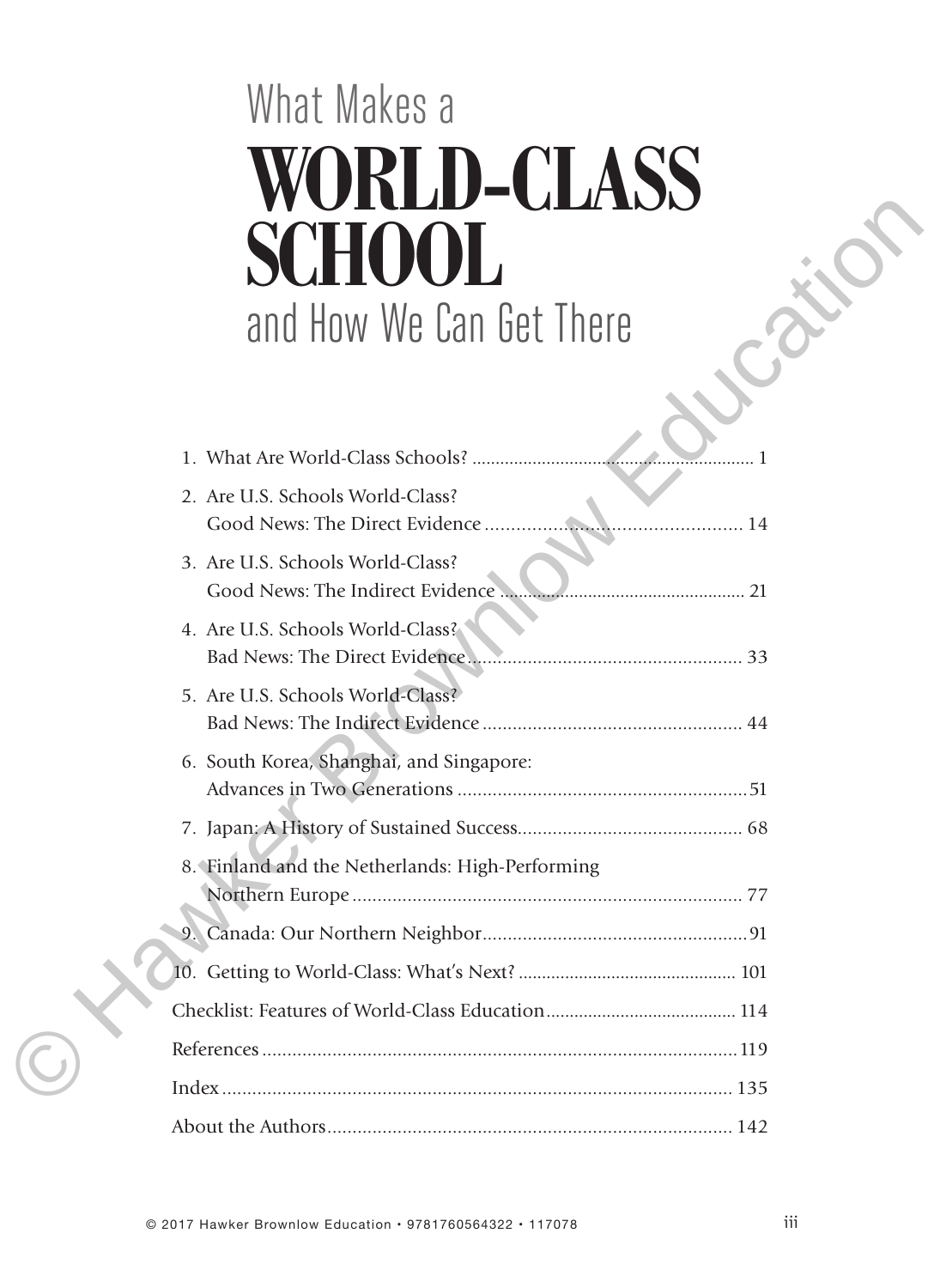# **What Are World-Class Schools?**

1

**world-class** (wûrld'kla˘s') *adj.* Being among the best or foremost in the world; of an international standard of excellence: a worldclass figure skater.

> *—American Heritage Dictionary of the English Language*  (5th ed., 2010)

According to *Merriam-Webster* (n.d.), the first known use of the term *world-class* was in 1950. For more than half a century, and no doubt long before the term was popularized, we've been interested in—even fixated on—the idea of being world-class. This interest is only increasing as societies become increasingly globalized: If you search for the term *worldclass* on Google, you'll receive almost *half a billion* results! *Are we the best? Are we among the best? Are we good enough?* These are the questions at the root of world-classness. **What Are World-Class Schools 2**<br>
world-class (wind "kias") adj. Being among the bisis of foremost<br>
in the world of an international standard of excellence: a world-<br>
dass figure skatt.<br>
dass for a metrical period of the

Before turning our attention to the issue of world-class schools, let's examine two examples of world-classness—one from the world of sports and one from the world of business.

## **A World-Class Example from the World of Sports**

In an article for *McKinsey Quarterly* titled "World-Class Teams," David Kirk (1992), former captain of New Zealand's All Blacks rugby team, poses a question fundamental to defining the term *world-class*: "If world-class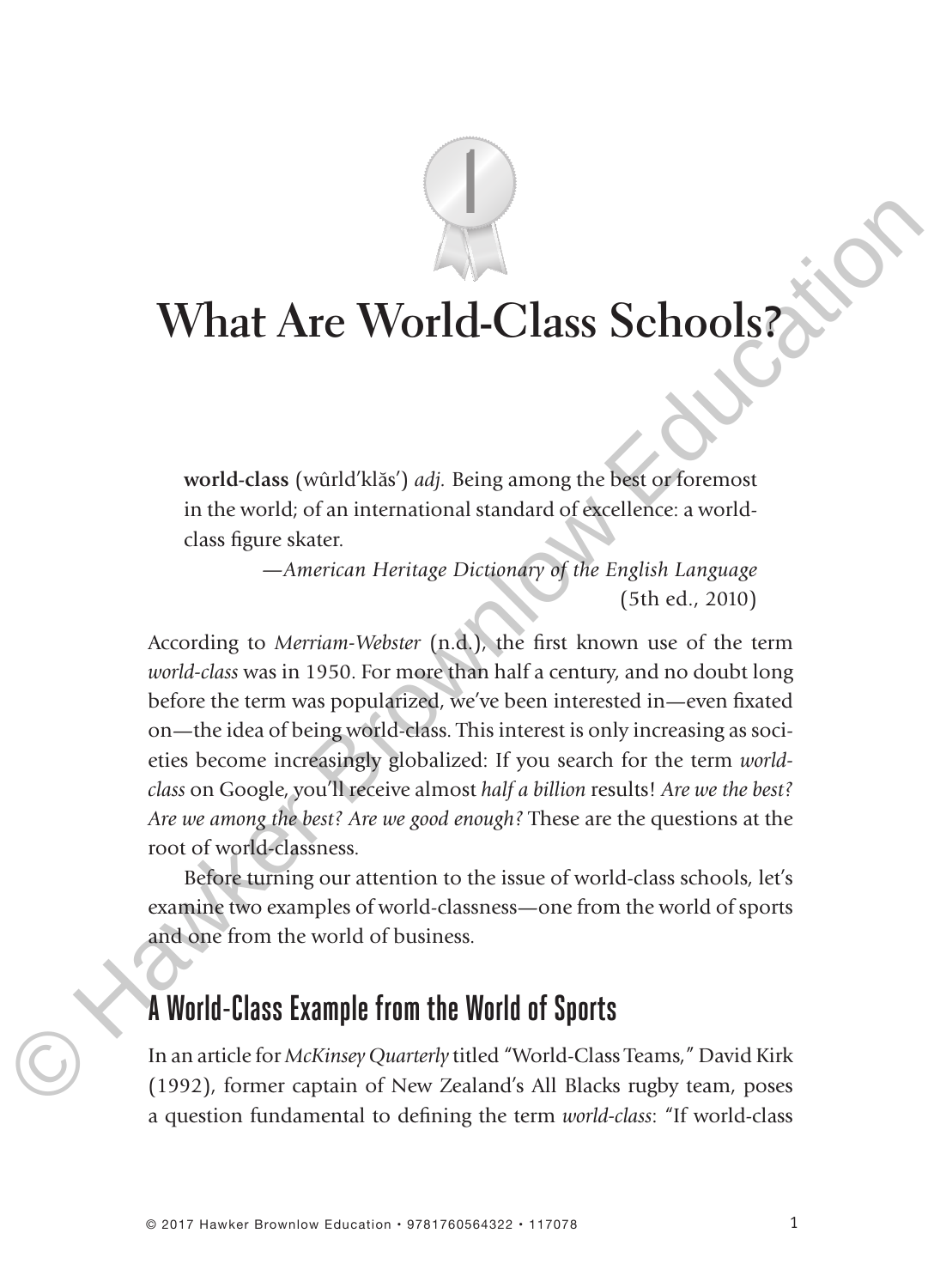teams can be recognized from the outside by a lack of mistakes, an ease of performance that leads to high margins of victory, and a joy in going about their business, what is it about them internally that enables them to perform so well?" Kirk proceeds to provide a set of "qualities of greatness" that transcend his sport and time: *vision, ability, divine discontent,* and *discipline.*

#### **Vision**

Kirk describes *vision* as "something to believe in, something to achieve, something to become." He continues:

All teams have objectives, and the best teams are clear about exactly what they are, but few have real vision. Objectives are cold, intellectual, rational, believable. Progress toward them is quantified, defined, measured. Visions must be rational, but they are also emotional. They are often distant. They must excite and engage and frighten. They must be big.

Kirk describes two dimensions of vision: one external and one internal. An external vision—of winning the World Cup, for example reflects a desire to be the best in the world at something, whereas an internal vision is one "of realizing potential, of growing, of taking the chance for the team and the members to become what they are able to be." Mout their business, what is it about them internally that enables them<br>to perform so well?" Kirk proceeds to provide a set of "qualities of geat-<br>reservant discipline.<br>First proceeds to provide a set of "qualities of geat

#### **Ability**

World-class teams can't exist without world-class players who exhibit *ability*—a mastery of skills. However, Kirk cautions that although ability is crucial, "so too is complementarity. Teams are created out of the belief that they generate an energy and synergy that make the whole greater than the sum of the parts. In the world-class team, the result is performance that is consistently at or beyond the level that any reasonable person could expect."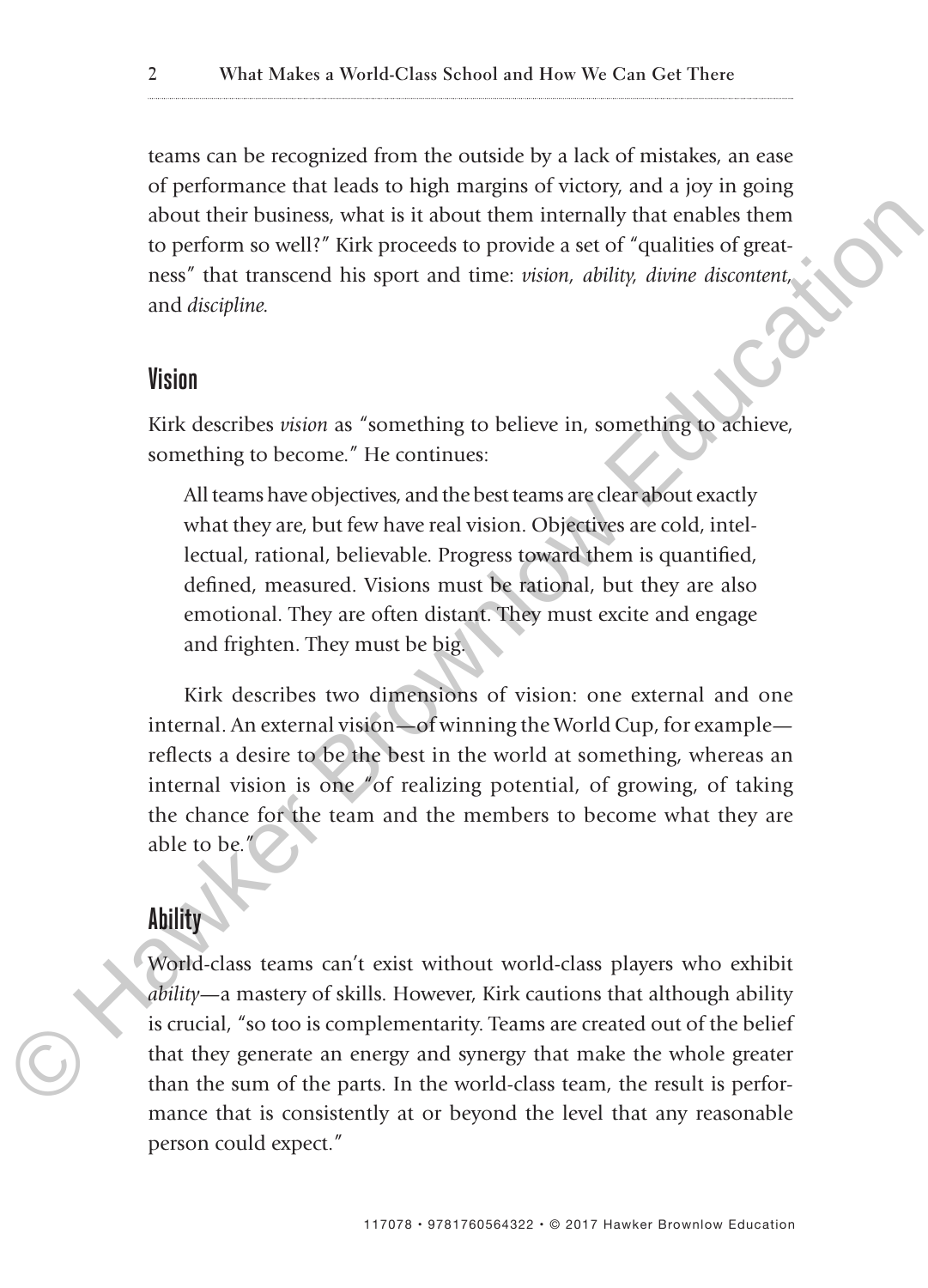#### **Divine Discontent**

In practical terms, *divine discontent* refers to a tendency toward highly analytical and self-critical behaviors among team members—continuously asking, What mistakes did we make? How can we eliminate them? What can we learn from our mistakes? How can we get better? Kirk notes that divine discontent "is an attitude to learning and growth that is never satisfied with past achievements but always searching for the next challenge. It is remarkable how many sports players and teams are perpetually dissatisfied with their performance. After what seems an outstanding performance they appear ill at ease. Outsiders may even think them churlish."

#### **Discipline**

According to Kirk, *discipline* begins with developing a "set of boundaries that define what is acceptable and unacceptable" regarding even the smallest and most mundane matters (e.g., "It is unacceptable to attend team practice without the correct attire and equipment."). These boundaries are clear and nonnegotiable, so there can be no confusion; everyone on the team knows the rules of the game and sticks to them. "Starting from small beginnings like this," writes Kirk, "the leader should ensure that discipline is applied to communications, team structure, organization, and management. What begins as an external rule does not stay so for long in world-class teams. High performers internalize standards and drive themselves to meet them. This is the essence of true self-discipline, a quality shared by all the best players I knew" (p. 4). In practice differents, divided discontent refers to a tendency toward highly<br>
analytical and self-critical behaviors among team members—continuously<br>
analytical and self-critical behaviors among team members—continuously

### **A World-Class Example from the World of Business**

Throughout my life, I've stayed at many hotels—some acceptable, others run-of-the-mill, and, occasionally, a few that were truly outstanding. Although there are many world-class hotel chains, I'd have to give my personal vote to the Four Seasons. This luxury hotel brand has about 100 properties around the world, often located in key international cities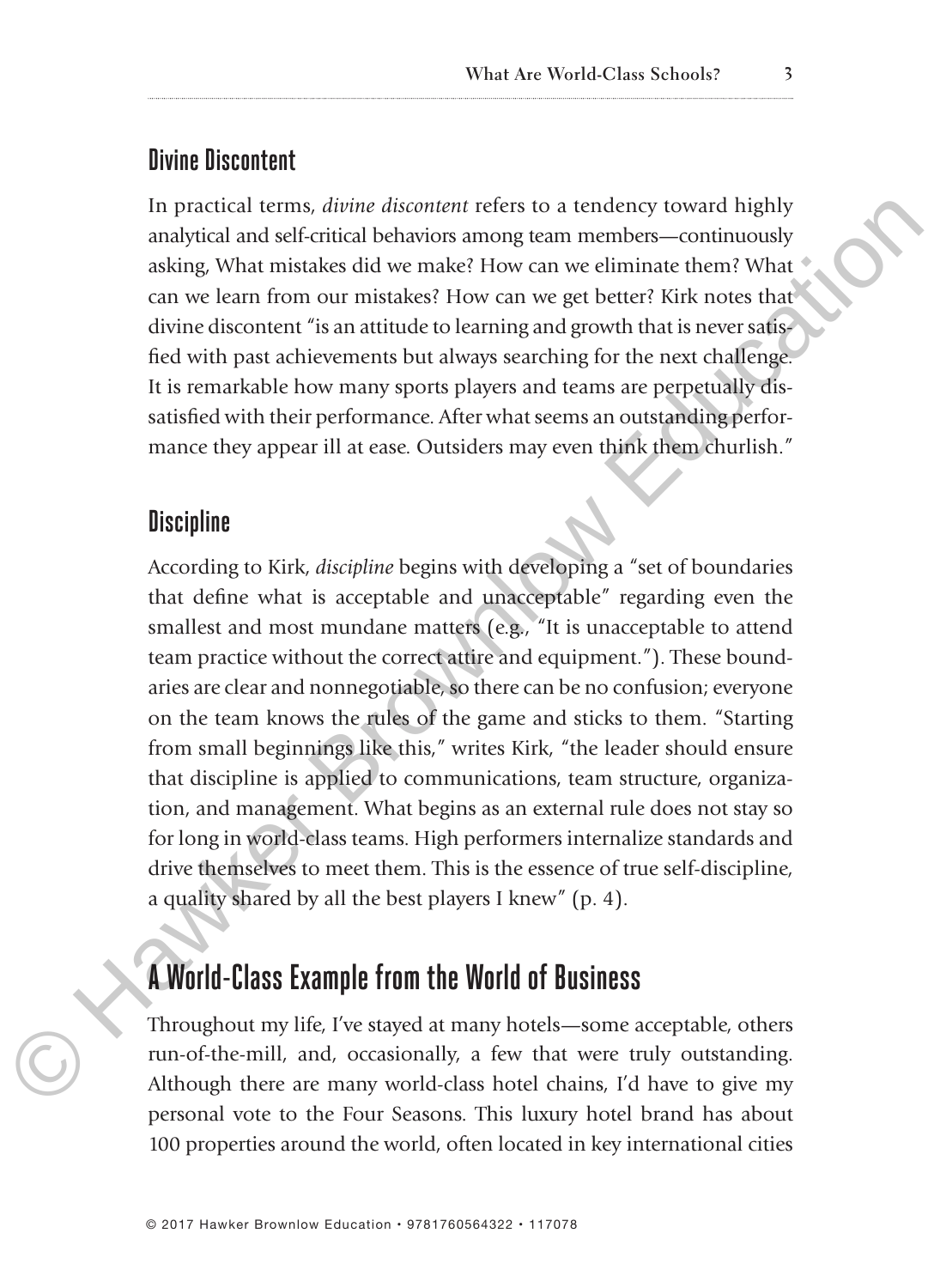and in highly desirable vacation destinations. It is consistently named by *Fortune* magazine as one of the 100 best companies in the world to work for, and its hotels are routinely listed among the best in the world by such authorities as *Condé Nast Traveler* and *Travel*+*Leisure* magazines.

#### **Quality Product**

So what is so special about the Four Seasons? According to Karen Harrison (2014), a luxury travel consultant, it is one of the world's best hotel companies for one simple reason: It does everything well. "The brand claims extremely high guest loyalty because it is consistent," she writes. "Guests expect and enjoy beautiful design; exceptional hotel service; and outstanding dining, spa, and golf options. Four Seasons is not the only luxury hotel brand, or the only one with remarkable service. But Four Seasons' consistency is what gives it an edge" (p. 2).

#### **Exceptional Service**

Four Seasons Hotels Ltd. is headquartered in Toronto, Canada, where it was founded in 1960 by Isadore Sharp, whose family remains active in the management of the company. In a keynote speech delivered at the Entrepreneurship Conference hosted by the Graduate School of Business at Stanford University, Sharp explained that the hotel chain's excellence was rooted in a key decision that he made early on in the company's history: to fire top people who weren't motivated to serve customers above all else. Although Sharp acknowledged that other companies had similar operating philosophies, he noted the key difference: "We enforced it" (cited in Murphy, 2010). Put another way, Four Seasons Hotels Ltd. operates according to the Golden Rule: Treat others the way you would like them to treat you. In his speech, Sharp continued: for, and is hotels are coutinely listed among the best in the world by such<br>
authorities as Condé Nast Traveler and Travel-Leisure magazines.<br> **Quality Product**<br>
So what is so special about the Four Seasons? According to

The outcome in our industry normally depends on the front-line employees—doormen, bellmen, waiters, maids—the lowest-paid people—and often, in too many companies, the least motivated. These front-line staff represent our product to our customers. In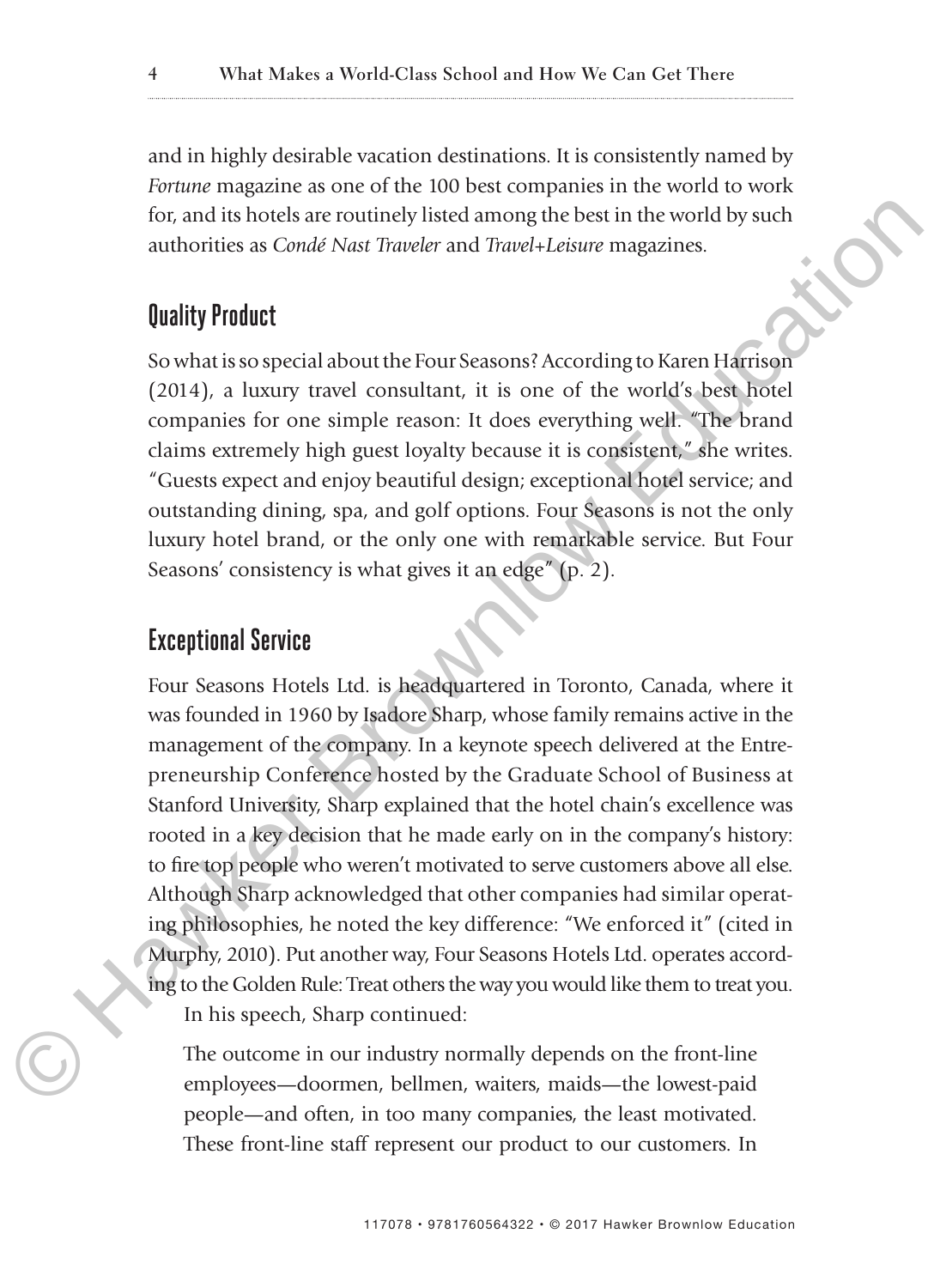

the most realistic sense, they are the product. When our employees are trusted to use their common sense, they can and do turn mishaps into new service opportunities. Then, what the customer remembers is not the complaint, but the outcome. (Cited in Murphy, 2010)

In sum, the lesson we can learn from the Four Seasons is that any endeavor requires two essential elements for it to be truly world-class: *quality product* and *excellent service* (see Figure 1.1).

# **Defining World-Class Schools**

Although there is no single universal definition for world-class schools, we can examine some established perspectives on the elements necessary for world-classness.

#### **The Business and Nonprofit Worlds' View of World-Class Schools**

To develop ideas for making the U.S. education system more efficient, the National Center on Education and the Economy (NCEE) created the New Commission on the Skills of the American Workforce, a group led by